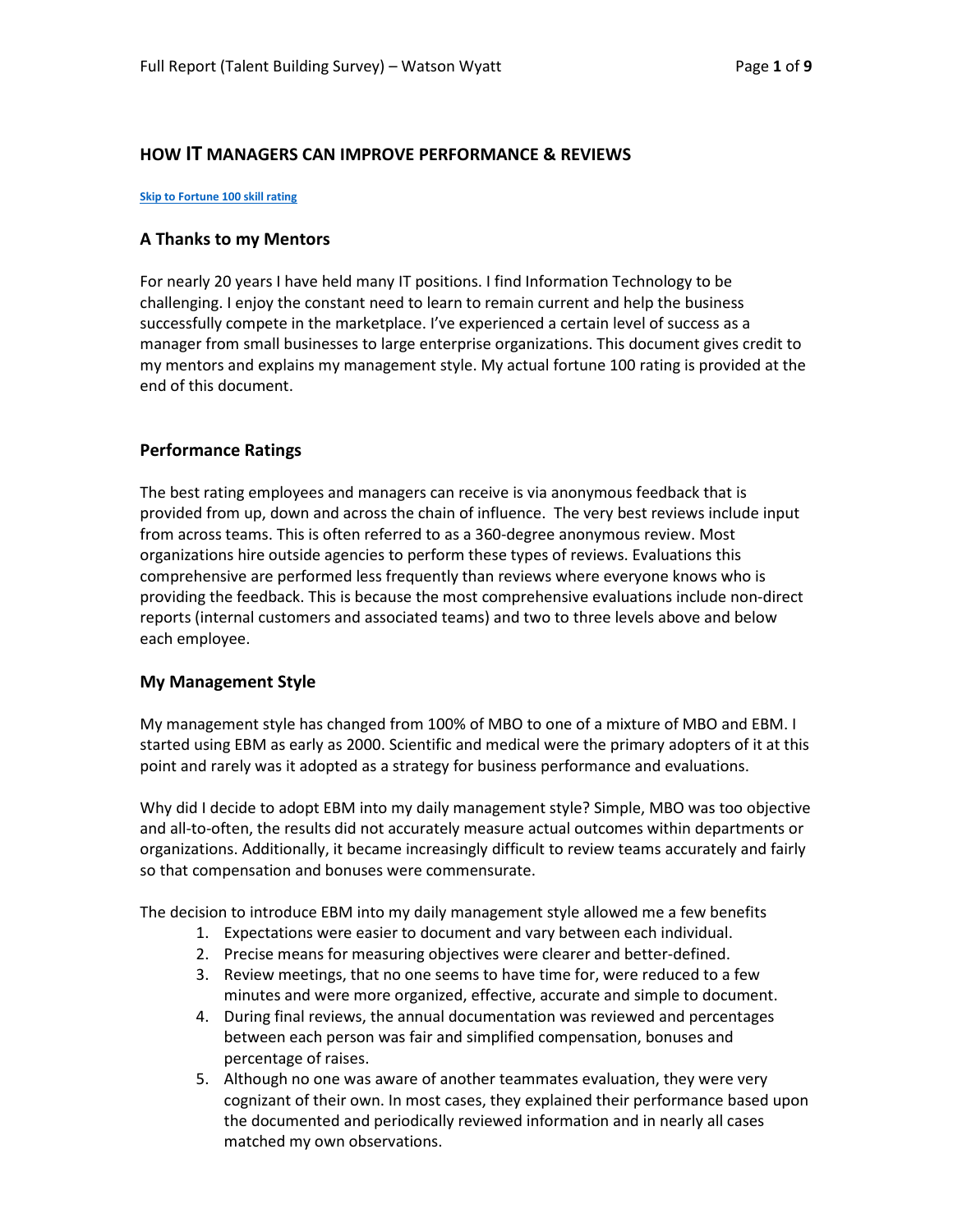6. Team performance greatly increased through the introduction of performance expectation clarity and ability to equitably measure true team and individual contributions.

One large fortune 100 company performed one such evaluation where I was managing an IT support team. Post evaluation, upper level management invited me to manage all of the IT teams and to train them and the individual IT managers with my style.

#### **No One can Manage on MBO and EBM Alone**

Along with including MBO in performance analysis and appraisals, many skills acquired over two seasons of NLP, by Lindagail Campbell were utilized. I thank my partner, for admitting me to these two annual courses with her. It was an emotional stretch but well worth the two-year investment. Due to the skills learned, my communication and management style vastly improved. When HR learned of these skills, I was invited to help create training programs within the fortune 100 organization but was unable to accommodate the request do to my hectic IT schedule.

One of my favorite skillsets, learned from Michael Grinder, an expert in non-verbal communications, is called "How Not to Get Shot." Methods like this have streamlined my management style to the advantage and benefit of everyone on the teams.

A copy of my anonymous review is included below for reference. I have never been reviewed before and I want to state that the results are directly due to my mentors and the decision to introduce EBM into management in 2000. I hope all IT technical organizations will introduce additional management styles, like the ones mentioned above, into their set of skills.

About the Author: Richard D. Lucky Quatier started and managed a successful Office Products and Digital Imaging business in Portland for 20 years before transitioning into the IT industry. He provided technical digital product support for Levi Strauss, Microsoft, Los Alamos National Labs, NASA, The U.S. Air Force, Rutgers University and more. Richard held a Top Secret/Cryptology security clearance prior to this engagement.

After managing in a number of fortune 100 organizations he currently provides IT services and expert people resources for all types of businesses, large and small. Richard and his team have developed solutions for Expedia, Microsoft, World Vision and more. Clients have praised QuixTec for fast delivery, larger than anticipated savings and quality of product delivery

CLICK TO SEE MY FORTUNE 100 EVALUATION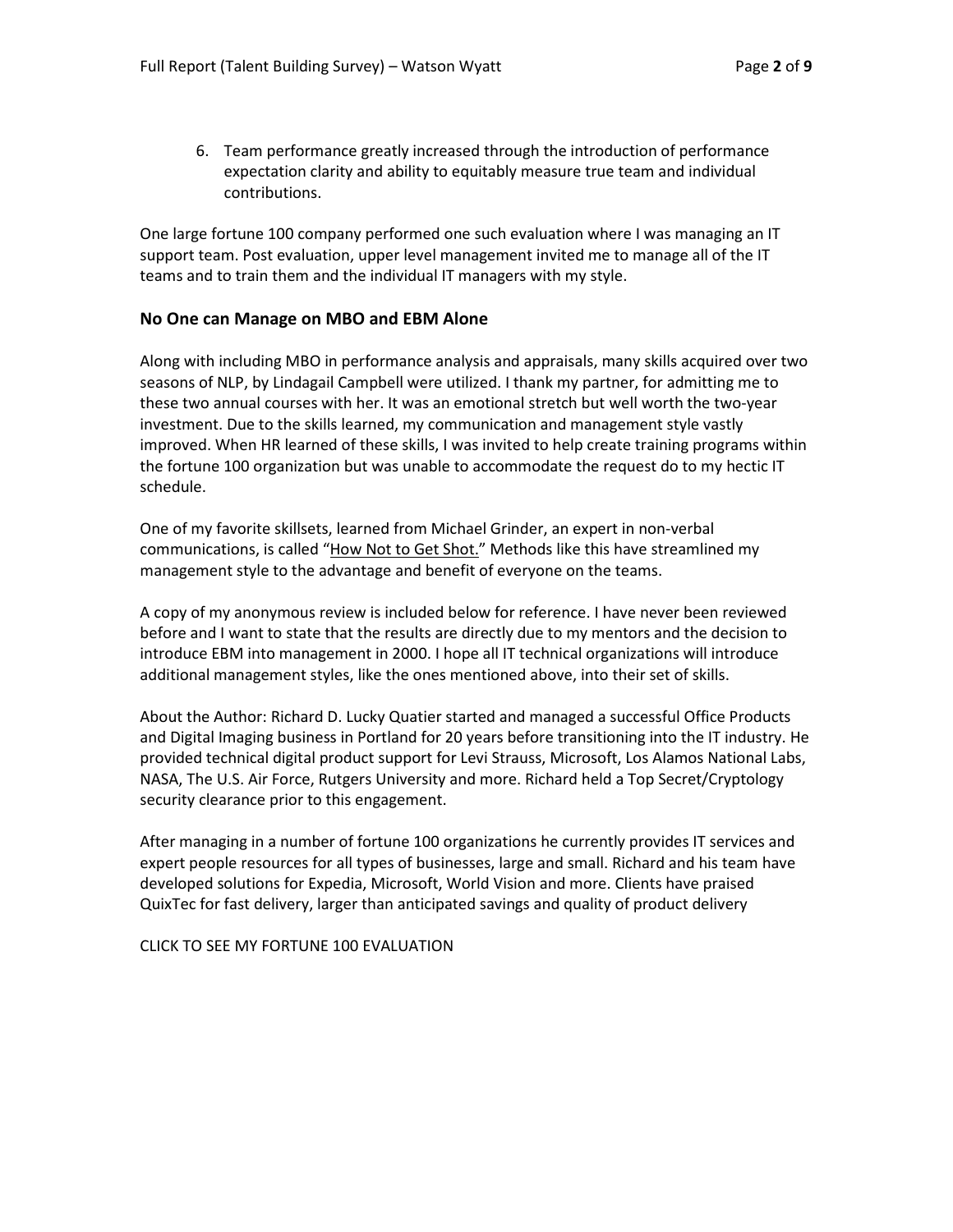

# <span id="page-2-0"></span>**PERSONAL REPORT & RECOMMENDATIONS**

The following is a personalized report as well as recommendations for moving ahead successfully in your career.

| $0 - 17$ | <b>Take Action</b> | $18 -$ |
|----------|--------------------|--------|
|          |                    |        |

 $34$  At Risk  $35 - 50$  Doing Well

| <b>Career Questions</b>      | П<br>π<br><b>Review Answers</b> |           |           |                                    | <b>Score</b> |
|------------------------------|---------------------------------|-----------|-----------|------------------------------------|--------------|
| <b>Appreciate Uniqueness</b> | 1.<br>5                         | 2.<br>5   | 3.<br>4   | 5.<br>4.<br>4<br>4                 |              |
|                              | 6.<br>4                         | 7.<br>3   | 3<br>8.   | 5<br>5<br>10.<br>9.                |              |
| Recommendations              |                                 |           |           |                                    |              |
| <b>Access Capability</b>     | 11.<br>5                        | 12.<br>4  | 13.<br>5  | 15.<br>$\overline{5}$<br>14.<br>5  |              |
|                              | $\overline{5}$<br>16.           | 17.<br>4  | 18.<br>5  | $\overline{5}$<br>5<br>20.<br>19.  |              |
| Recommendations              |                                 |           |           |                                    |              |
| <b>Anticipate the Future</b> | 21.<br>4                        | 22.<br>4  | 23.<br>-3 | 25.<br>-5<br>24.<br>3              |              |
|                              | 4<br>26.                        | 27.<br>4  | 3<br>28.  | -5<br>30.<br>29.<br>$\overline{2}$ |              |
| Recommendations              |                                 |           |           |                                    |              |
| <b>Align Aspirations</b>     | 31.<br>5                        | 32.<br>5  | 5<br>33.  | 5<br>34.<br>35.<br>$\overline{4}$  |              |
|                              | 4<br>36.                        | 37.<br>4  | 38.<br>5  | 4<br>40.<br>$\overline{4}$<br>39.  |              |
| Recommendations              |                                 |           |           |                                    |              |
| <b>Accelerate Learning</b>   | 41.<br>4                        | 42.<br>-5 | 43. 5     | 45. 4<br>44.<br>4                  |              |
|                              | 46.<br>4                        | 47.<br>3  | 48.<br>4  | 49.<br>-5<br>50.<br>$\overline{2}$ |              |
| Recommendations              |                                 |           |           |                                    | 40           |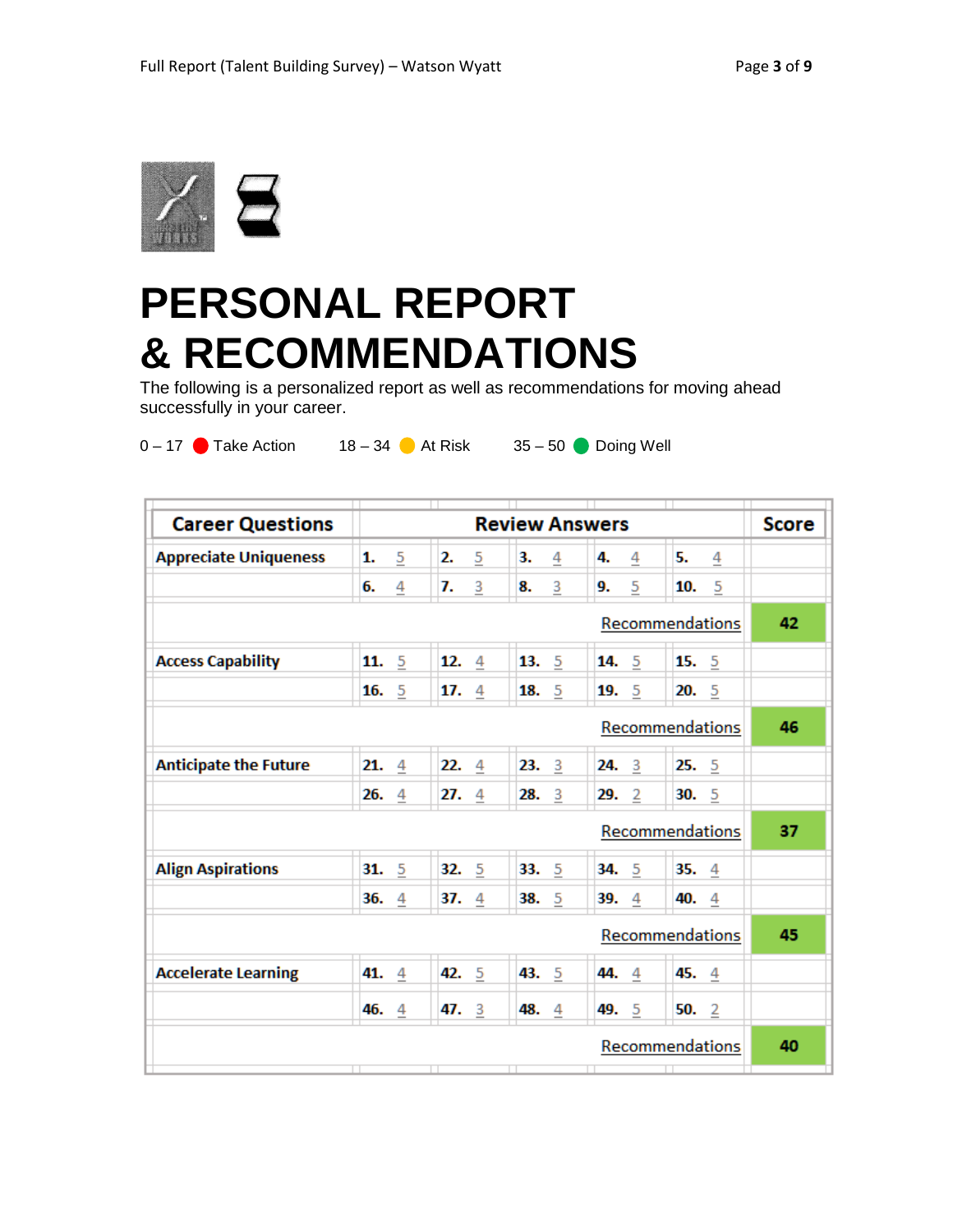## *Appreciate Uniqueness*

Managers who genuinely appreciate the uniqueness of each individual build trust and confidence. The behaviors, in turn, are the underpinning of an environment that nurtures learning and growth. These managers become partners in the ongoing process of developing individuals for tomorrow. They listen respectfully and help individuals confront the question, How Am I Unique?

These managers are confident and comfortable talking with individuals about their values, interests, style, skills, and competencies. They seek to understand what motivates their individuals, and they are willing to negotiate to meet individual life and work balance needs.

## *Recommendations (for High Score)*

You clearly know your people very well and feel comfortable talking with them about their professional and personal needs. Critical issues for many individuals evolve around work/life balance and having challenging work.

- To learn more about what is important to each person, ask them about their values and where they feel "in sync" or "out of sync" with their work. Talk about how they might redesign their work so they feel more aligned. People who live their values are happier and more productive.
- Work/life balance needs vary for different people. Discover the special needs of each person on your team. Negotiate work schedules, work environment, and work styles to fit their different needs. Negotiate new arrangements where necessary.
- Most people want to have a sense of meaning and contribution from their work. Talk with individuals about their unique talents, skills and personality traits. Brainstorm ways they could make a greater contribution to the organization, using their unique talents and abilities.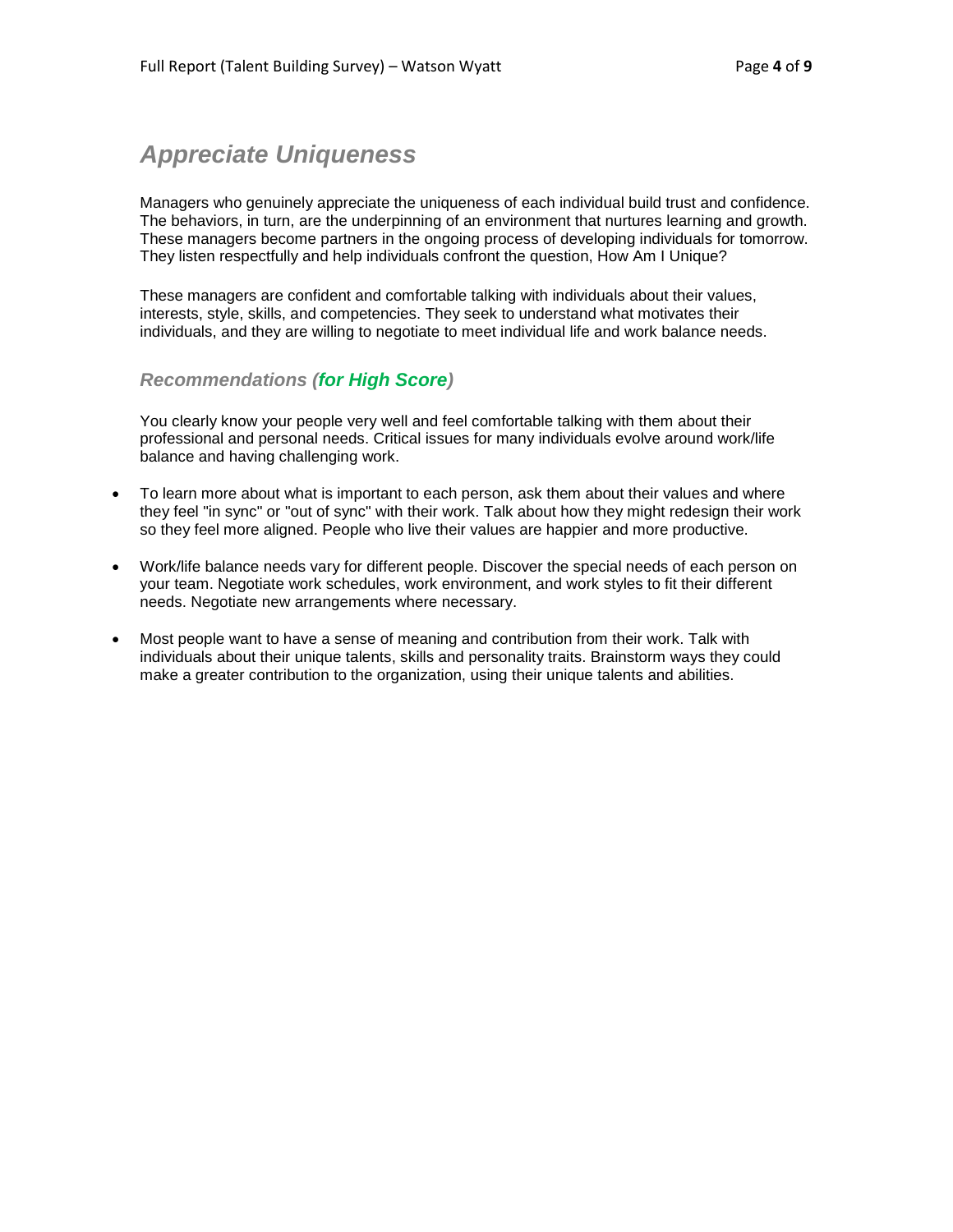## *Assess Capability*

Managers need to assess their individuals' capabilities in four distinct areas:

- 1. Reputation;
- 2. Individual performance;
- 3. Team performance, and
- 4. Support network.

Skilled managers can help individuals answer the question, What Are My Capabilities?

They recognize potential; they seek out talent; they speak to others about their individuals' talent; and they open doors to opportunity. These managers critique performance constructively, and they help individuals assess their own individual and team performance. They pay attention to the reputation of their individuals, and speak powerfully to others about their individual accomplishments.

## *Recommendations (for High Score)*

You are skilled at assessing the capability or your people. Once you know what they can contribute, put your time in every day towards building their reputation and network inside and outside of the organization.

- Go out of your way to recognize and reward individuals for their contributions in the presence of customers, colleagues and individuals. This builds their reputation as well as yours - as an appreciative manager. People will want to work with you.
- Individuals need strong and broad networks in order to be peak performers. Help them widen and strengthen their network by introducing them to people in the industry. Support their participation in professional networks so they bring wisdom and resources back to the organization.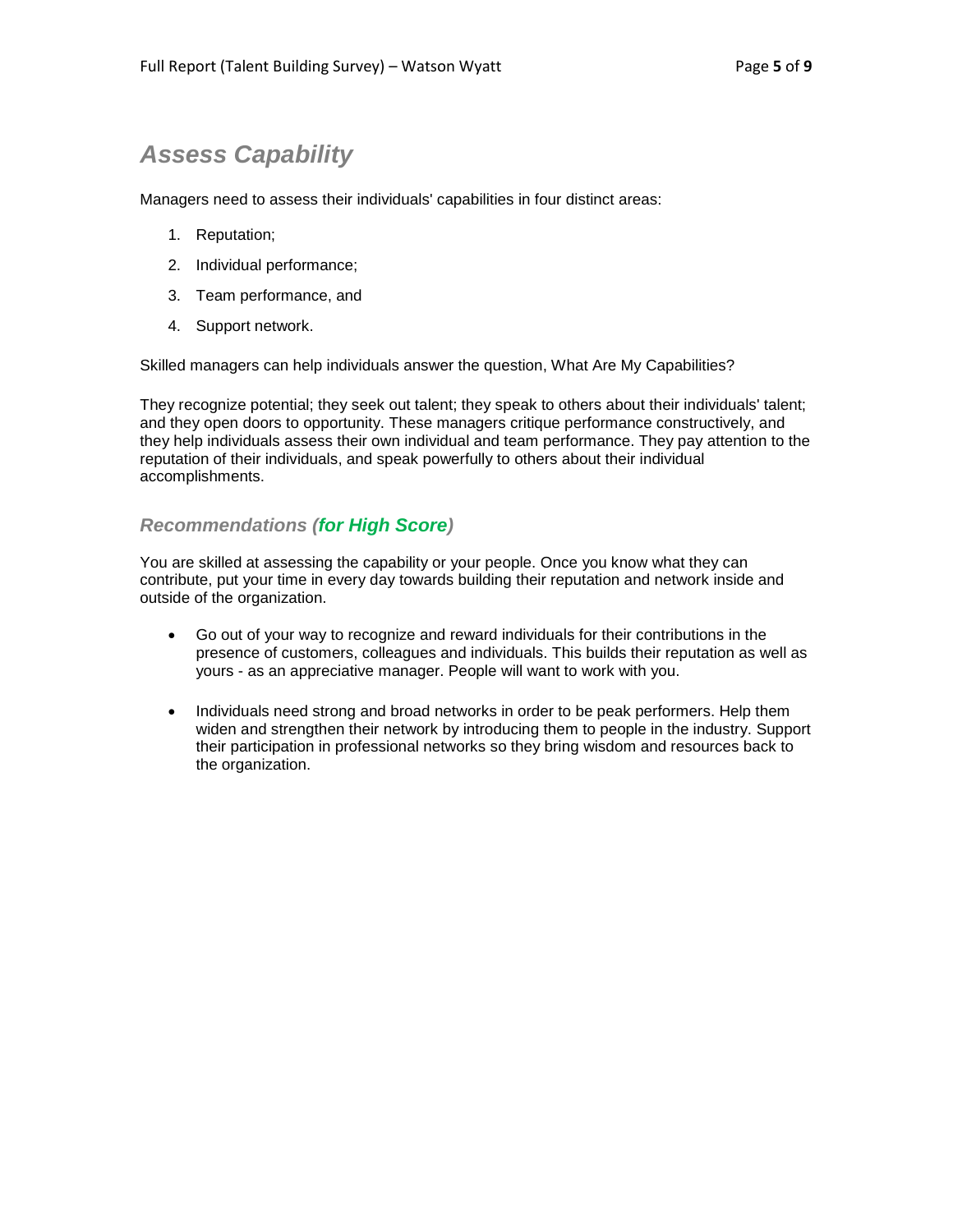## *Anticipate the Future*

Anticipatory managers lead others in the organization. They are continually working with individuals to help them answer the question, How Is the Web of Work Changing?

These managers don't worry about the future. They feel secure, because they're already thinking how competitors, key professions, other organizations, as well as their industry and organization, might change over the next few years. These managers make decisions today, based on their best sense of where things are going tomorrow. They are prepared and confident. They study the trends in the industry, organization, and critical technology.

## *Recommendations (for High Score)*

You are clearly paying attention to the future as well as day-to-day performance. Congratulations! Take advantage of this and spend some percent of staff meetings or conference calls helping your people think about the future, both professionally and personally. You can foster and lead conversations by posing the following questions:

- What are the trends in their profession (e.g., software engineering, IT, marketing, sales, finance, etc.)? How will these trends impact their work in the future? Based on the trends in the industry, what new competencies, process, products, or services will be required to stay competitive in the future?
- What new types of technology are appearing and how can these increase personal performance and productivity. What personal changes can be anticipated? How might they impact the business unit? How can they best prepare themselves and how might the organization help?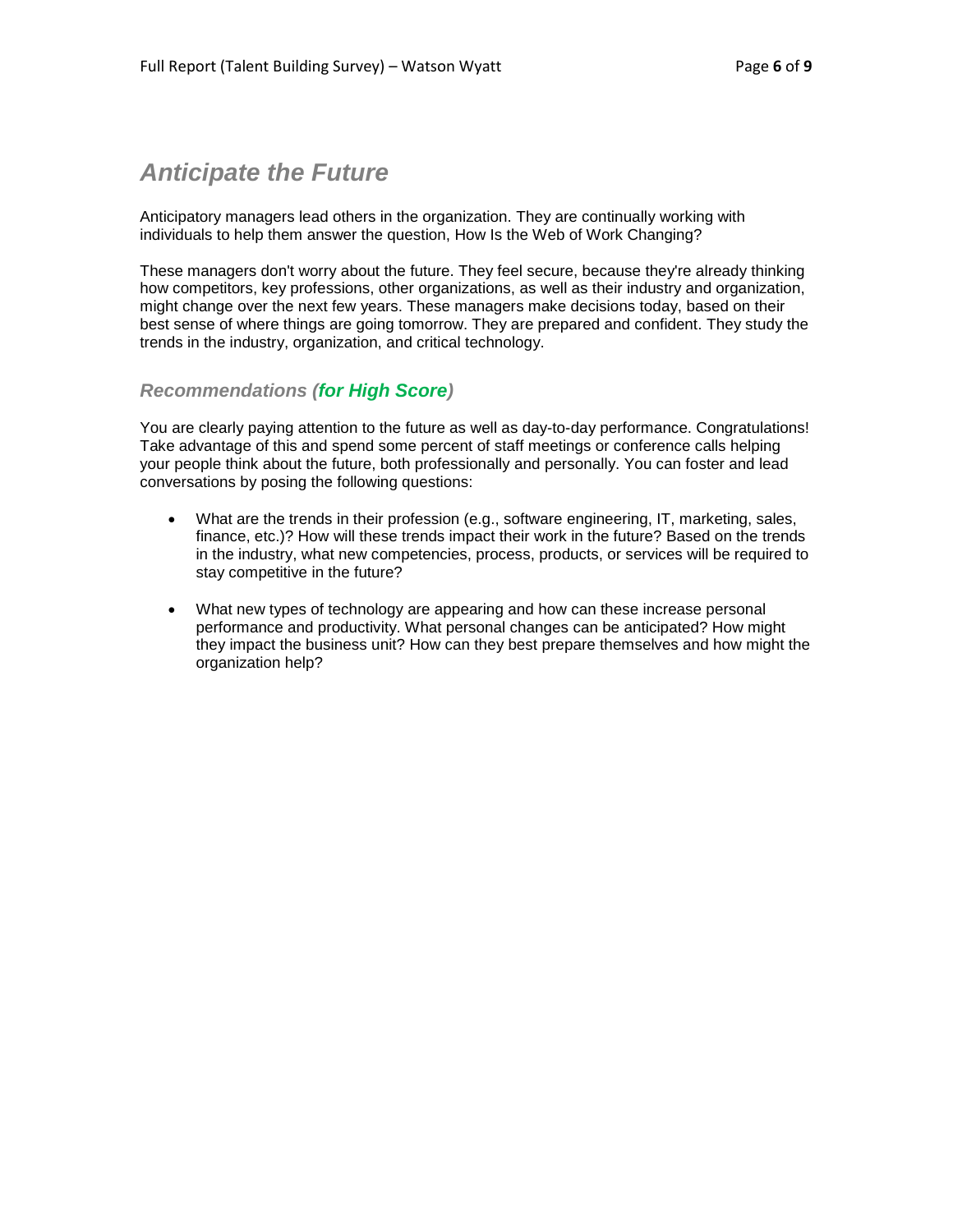## *Align Aspirations*

Aligners of aspirations link the needs of the organization with the goals and aspirations of their employees. These skilled managers clearly understand the strategic direction of the organization, as well as the kinds of talent, professions, and mastery required to realize the organization's mission and strategies. Aligners help employees answer the question, *What Are My Aspirations?*

They often ask their employees about their goals and aspirations and look for opportunities for them to be fulfilled. The mission of the organization - not just their immediate business unit, department, or division - forms the context of their actions. They create a "win-win" culture for individuals and the organization.

## *Recommendations (for High Score)*

Many unplanned opportunities for projects, temporary assignments and positions show up in meetings and discussions. Be prepared to be a broker for your people. Know their goals and aspirations so you can maximize these serendipitous opportunities as they show up.

- Discuss long-term aspirations as well as short-term career goals with individuals. Know what they're looking for so you can listen for opportunities and open doors for them.
- Talk about how an individual's long and short-term goals enhance their mastery and contribution to the organization. If their aspirations lead to other professions or organizations, lend a helping hand, so you have their "good will."
- Listen carefully for ways in which an individual's long-term aspirations clearly support the mission and strategies of the organization. Help them set short-term goals to prepare them for the future.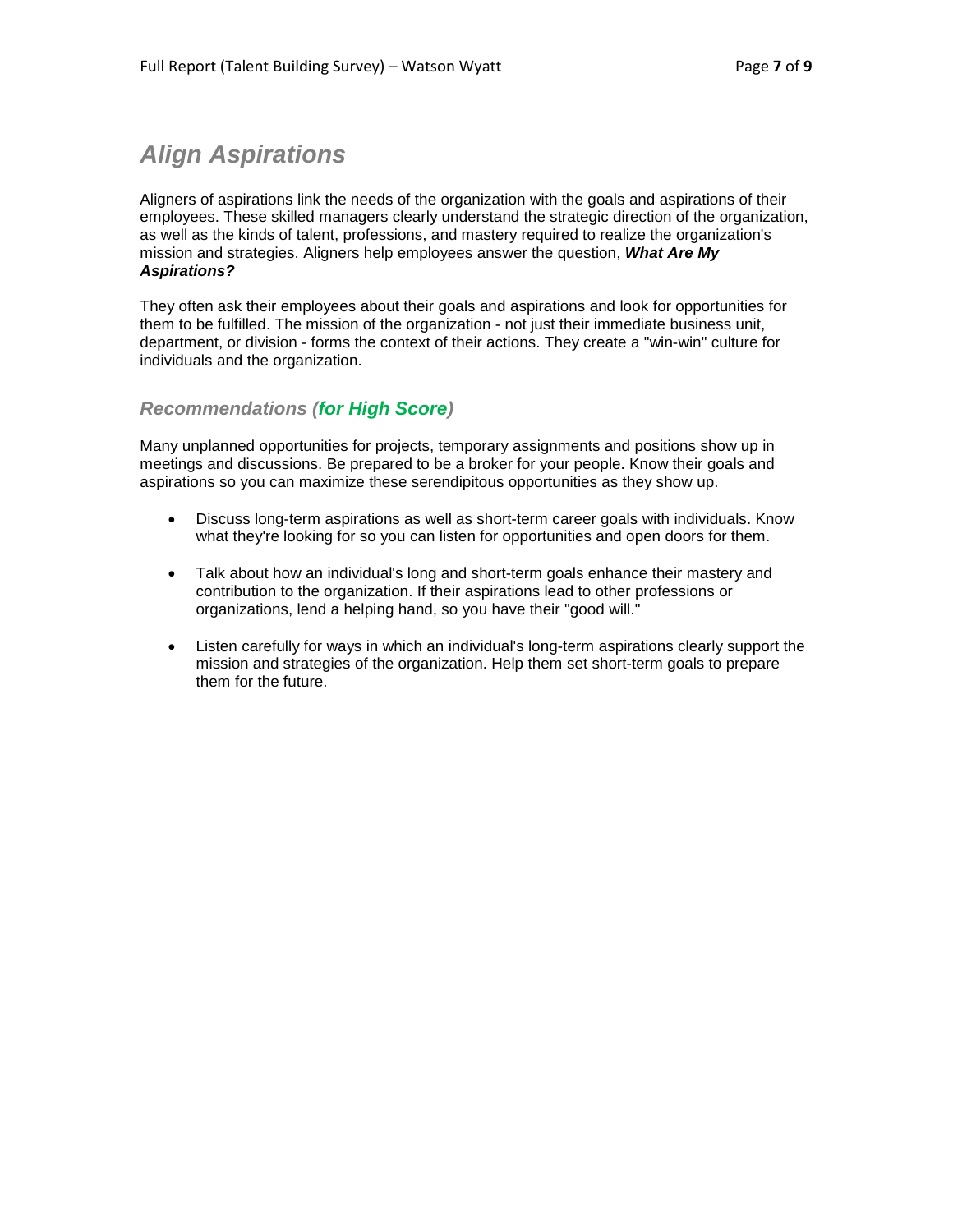## *Accelerate Learning*

Accelerated learning is a requirement today. Individuals must constantly build their knowledge and competence, or they will risk obsolescence. Managers must relentlessly engage individuals to find new answers to the question, How Can I Accelerate Learning?

Managers who are committed to their individuals' quest for mastery not only help keep talent in the organization, they also command respect and admiration. People stand in line to work with them.

## *Recommendations (for High Score)*

Just-in-time learning is becoming a norm today in a variety of settings beyond the classroom. Less time and money are available for traditional training. So, you need to become skilled in discovering assignments where people can learn quickly and achieve their goals while doing the work of the organization. Review and discuss the goals of your team members. Work together as a team to:

- Define individual learning goals.
- Determine several ways individuals could achieve their learning. Options include:
	- o Conferences
	- o Long-distance or e-Learning
	- o Mentor relationships
	- o Temporary assignments outside your unit or organization
	- o Courses
	- o Teaching skills, processes to others
- Calculate the time and resources to make it happen. Have quarterly review meetings as a staff to discuss the results.